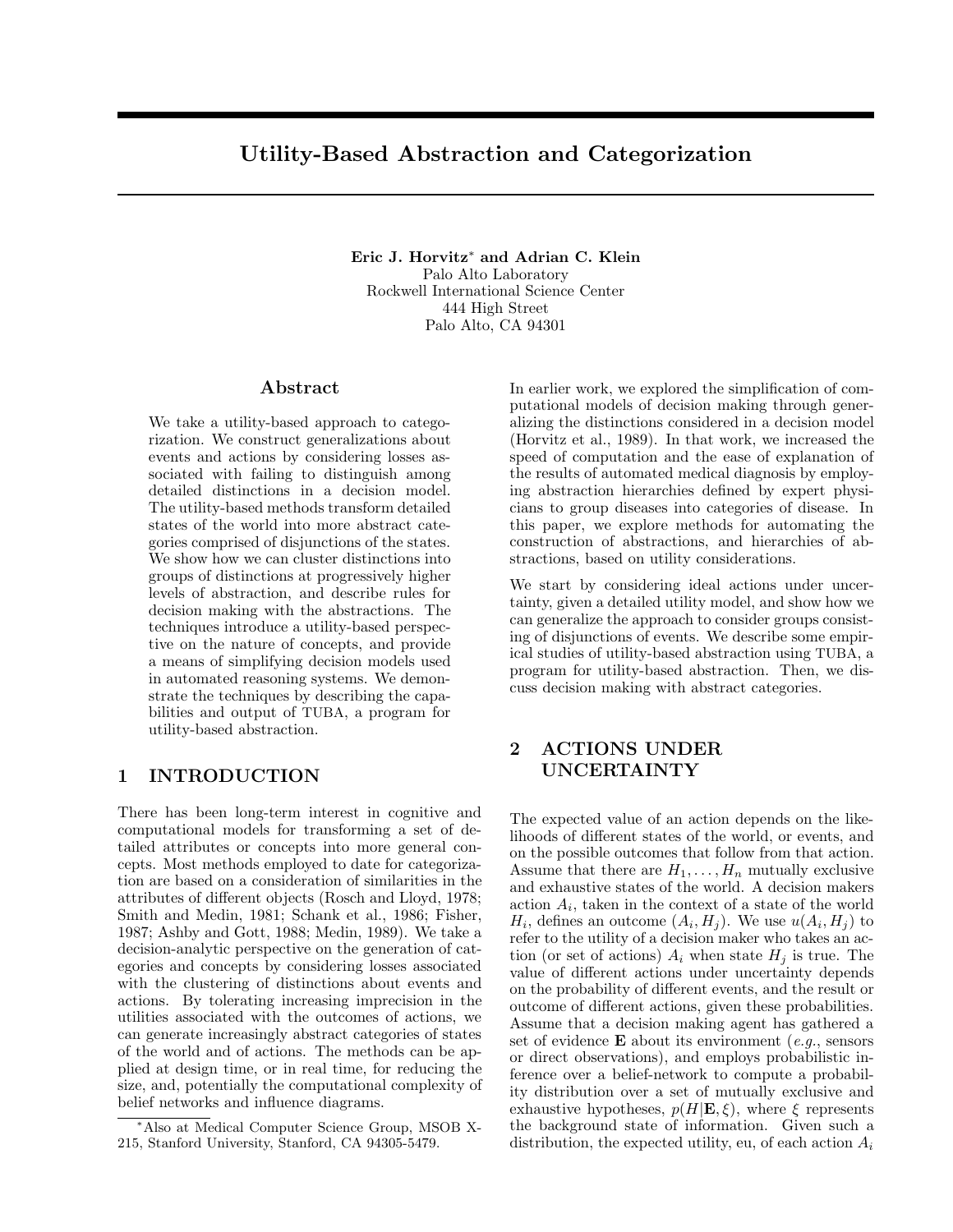

Figure 1: Given a utility model for a set of actions  $A_1$  through  $A_m$  and states of the world  $H_1$  through  $H_m$ , we wish to group hypotheses into categories of hypotheses  $(C_k^H)$  (a) or into categories of actions  $(C_k^A)$ (b) by considering the similarity of utilities of outcomes,  $u(A_i, H_j)$  (bar-graph heights).

is

$$
\mathrm{eu}(A_i) = \sum_{j=1}^n p(H_j | \mathbf{E}, \xi) u(A_i, H_j) \tag{1}
$$

and the ideal decision,  $A^*$ , is the action with the greatest expected utility, given the probability distribution and the set of utilities,

$$
A^* = \arg \max_{A_i} \sum_{j=1}^n p(H_j | \mathbf{E}, \xi) u(A_i, H_j) \quad (2)
$$

In Section 6, we explore decision making with abstract categories of events versus atomic events  $H$ . First, we consider the generation of categories by introducing tolerance for error in the utilities assigned to outcomes.

# **3 ABSTRACTION BY UTILITY-BASED SIMILARITY**

Given a utility model, we can reduce the size of decision models, and thus, the computational or cognitive requirements of decision making, by generating abstract categories from base-level distinctions.

### **3.1 Categorization of World States**

Assume that we have a set of mutually exclusive and exhaustive states of the world of interest, and wish to generate a set of disjoint categories. More specifically, we seek to identify categories  $C<sup>H</sup>$ , defined as a set of base-level events H. We interpret a category of events as a disjunction of states of the world  $\widetilde{C}_{k}^{H} \to (H_1 \vee H_2 \vee, \ldots, \vee H_m)$ , and consider the utility of actions given the probability of alternate categories.

We generate abstractions by grouping states of the world that are associated with a similar pattern of utilities, with repsect to a given set of feasible actions. We can construct groups by progressively increasing the number of terms in disjunctions of base-level hypotheses. To build categories, we employ a search algorithm in conjunction with a threshold on error in utilities for taking actions, given the possibility of any states in a category.

Let us focus on the construction of a set of disjoint categories of hypotheses  $H$ , based on a process of identifying similarities in the utility of outcomes. For each action  $A \in \mathbf{A}$  of feasible actions, and each category  $C^H$ , we determine the maximum difference or span in utility associated with taking that action, when any one of several states  $H \in C^H$  might be true. We identify the maximum and minimum utilities of taking action when  $C_k^H$  is true, and compute the difference, or span in utility represented by the outcomes associated with a group of states. That is,

$$
\text{USpan}^{H} = \max_{H_j \in C_k^H} u(A_i, H_j) - \min_{H_j \in C_k^H} u(A_i, H_j) \tag{3}
$$

where  $\text{USpan}^H(A_i, C_k^H)$  is the breadth of the range of utility values associated with an outcome when considering an action in a context where we only know that the disjunction  $C_k^H$  is true, as compared with decision making with detailed elements  $H_i$ . The maximum span of utility encountered with the consideration of the presence of a group, versus an explicit consideration of outcomes in terms of each of its disjuncts is just the maximum of all the Uspan measures,

$$
\max \text{USpan}^H = \max_{A_i \in \mathbf{A}} \text{USpan}^H \tag{4}
$$

We can employ preferences about maxUspan to control the size, and thus, the number of categories used in decision making.

Employing a general search to identify all appropriate abstractions is computationally intractable. In Section 4, we describe polynomial clustering methods to build a hierarchy of categories and to select a level of abstraction at which the range of utility values is always less than a specified maxUspan tolerance. In Section 6, we discuss decision making with abstract disjunctions in lieu of base-level hypotheses. First we review an analogous approach for categorizing actions.

#### **3.2 Categorization of Actions**

We generate abstractions about actions in a manner analogous to the way we generate abstractions of states of the world. Rather than group states, we group actions that are associated with a similar pattern of utilities, as we consider all feasible hypotheses. We identify categories of actions  $C^A$  by identifying groups of actions associated with outcomes that have utilities within an acceptable range, with respect to states of the world  $H \in \mathbf{H}$ . As decision making agents can take only a single action at any time, we interpret a decision to commit to a specific category of actions as taking one of any actions  $A \in C^A$  in a group.

For each category  $C^A$  and each hypothesis  $H \in \mathbf{H}$  of events of interest, we determine the span in utility gen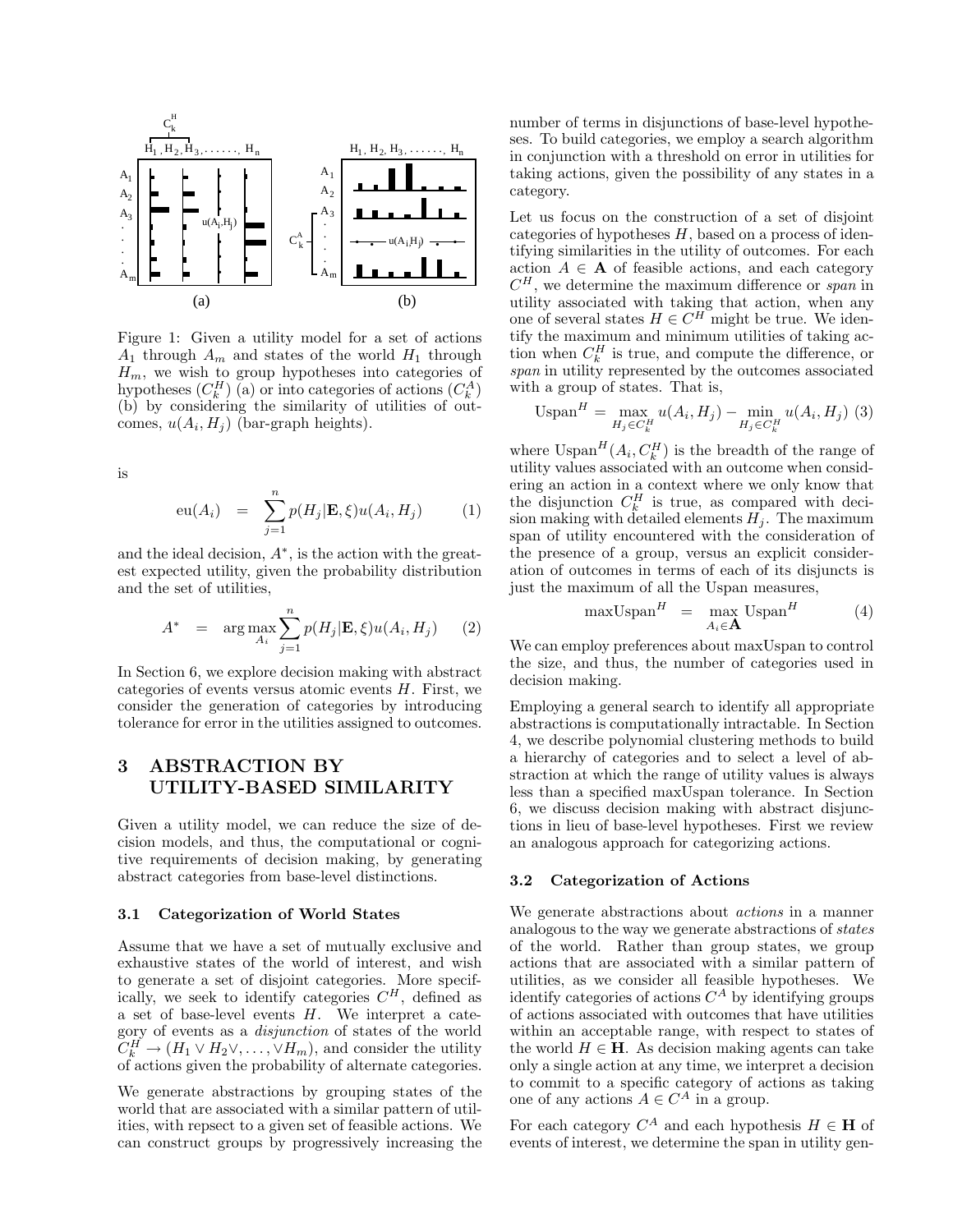erated as we assume different states of the world. We identify the maximum and minimum utilities of taking any action from  $C_k^A$ , when  $H_j$  is true, and compute the difference

$$
Uspan^{A} = \max_{A_{i} \in C_{k}^{A}} u(A_{i}, H_{j}) - \min_{A_{i} \in C_{k}^{A}} u(A_{i}, H_{j})
$$
 (5)

Uspan<sup>A</sup> is the span of utility associated with taking one of any actions from group  $C^A$  when  $H_j$  is true. The maximum range in utility associated with use of groups of actions versus an explicit consideration of detailed outcomes is,

$$
\text{maxUSpan}^A = \max_{H_j \in \mathbf{H}} \text{USpan}^A(C_k^A, H_j) \tag{6}
$$

We can consider the *expected span* in utility,  $\text{EUspan}^A(C_k^A, H_j)$ , for groups of actions, and the maximum of this expectation, by weighting the span, associated with each category of actions and state, by the probability of each state. That is,

$$
\text{EUspan}^{A} =
$$

$$
p(H_{j}|\mathbf{E}, \xi) \left[ \max_{A_{i} \in C_{k}^{A}} u(A_{i}, H_{j}) - \min_{A_{i} \in C_{k}^{A}} u(A_{i}, H_{j}) \right] (7)
$$

We can assume for the probability of each state, posterior probabilities computed explicitly, or, assume as a heuristic, prior probabilities of hypotheses. Alternatively, a system engineer may wish to encode distinct sets of categories in terms of contexts defined by common patterns of evidence.

# **4 POLYNOMIAL COMPUTATION OF ABSTRACTIONS**

As highlighted in Figures  $1(a)$  and  $1(b)$ , we seek a tractable means of identifying hypotheses that are similar in terms of the utilities of the set of outcomes generated by crossing the hypotheses with a set of actions, and in analogous analyses to generate categories of actions in terms of the similarity in utility of outcomes across sets of events. We focus in this section on pragmatic concerns with regard to utility-based grouping of events and actions, in accordance with a maximal allowed span in utility for categories. We have experimented with several polynomial algorithms for building clusters of events based on the utility of outcomes, so as to identify categories and hierarchies of categories containing outcomes at increasingly greater differences in utility. Building hierarchies of categories at increasing levels of abstraction, allows us to generate sets of categories with different maximal spans in utility.

Several practical utility-based categorization methods, and auxiliary abstraction facilities, are embodied in a program named TUBA. The program runs on the Apple Macintosh family of computers. TUBA takes as input a utility model and outputs an abstraction hierarchy of categories based on similarities in the utility of outcomes.

#### **4.1 Distances and Similarity in Utility Space**

TUBA constructs categories by clustering of hypotheses by similarity in outcome utility. As portrayed in Figure 2, the task of generating utility-based abstractions can be viewed as the delineation of boundaries around clusters of events in a geometric collection of points representing hypotheses or actions in an n-dimensional utility space. Several distance metrics can be used to cluster hypotheses based on preferences about losses associated with generalization. We can cluster atomic events into clusters of events with a goal of minimizing the maximum range of utility values associated with outcomes of decisions based on a consideration of the likelihood of categories. This can be accomplished by using the maximum Uspan as a metric to drive such clustering. Alternatively, we can build concepts that capture an intention to minimize expected losses of decisions with abstract concepts. For such clustering, we categorize events and actions based on minimizing the Euclidean distance in a utility space. We can employ an unweighted Euclidean distance, or a distance metric that is weighted to take into consideration the different probabilities of events.

With a Euclidean distance metric, we compute the distance between vectors of utilities of outcomes in  $n$  dimensions, reflecting each of  $n$  actions under consideration. For building categories of events, we compute D for any two hypotheses,  $H_1$  and  $H_2$ , as,

$$
D(H_1, H_2) = \sqrt{\sum_{i=1}^{n} [u(A_i, H_1) - u(A_i, H_2)]^2}
$$
 (8)

For building categories of actions, we compute D for any two actions,  $A_1$  and  $A_2$ , as,

$$
D(A_1, A_2) = \sqrt{\sum_{i=1}^{n} [u(A_1, H_i) - u(A_2, H_i)]^2}
$$
 (9)

For building categories of actions, based on a metric of expected distance, we compute  $D$  for any two actions,  $A_1$  and  $A_2$ ,  $D(A_1, A_2) =$ 

$$
\sqrt{\sum_{i=1}^{n} (p(H_i|\mathbf{E}, \xi) [u(A_1, H_i) - u(A_2, H_i)])^2}
$$
 (10)

so that differences in utility of actions, given the occurence of world states, are weighted according to the probability of the states. With application of this distance metric, categories can be constructed for prior probability distributions, or can be dynamically reformulated given changes in the posterior probabilities of world states as evidence is observed.

#### **4.2 Utility-Based Abstraction Hierarchies**

We have examined several different utility-based clustering algorithms for building hierarchies of categories.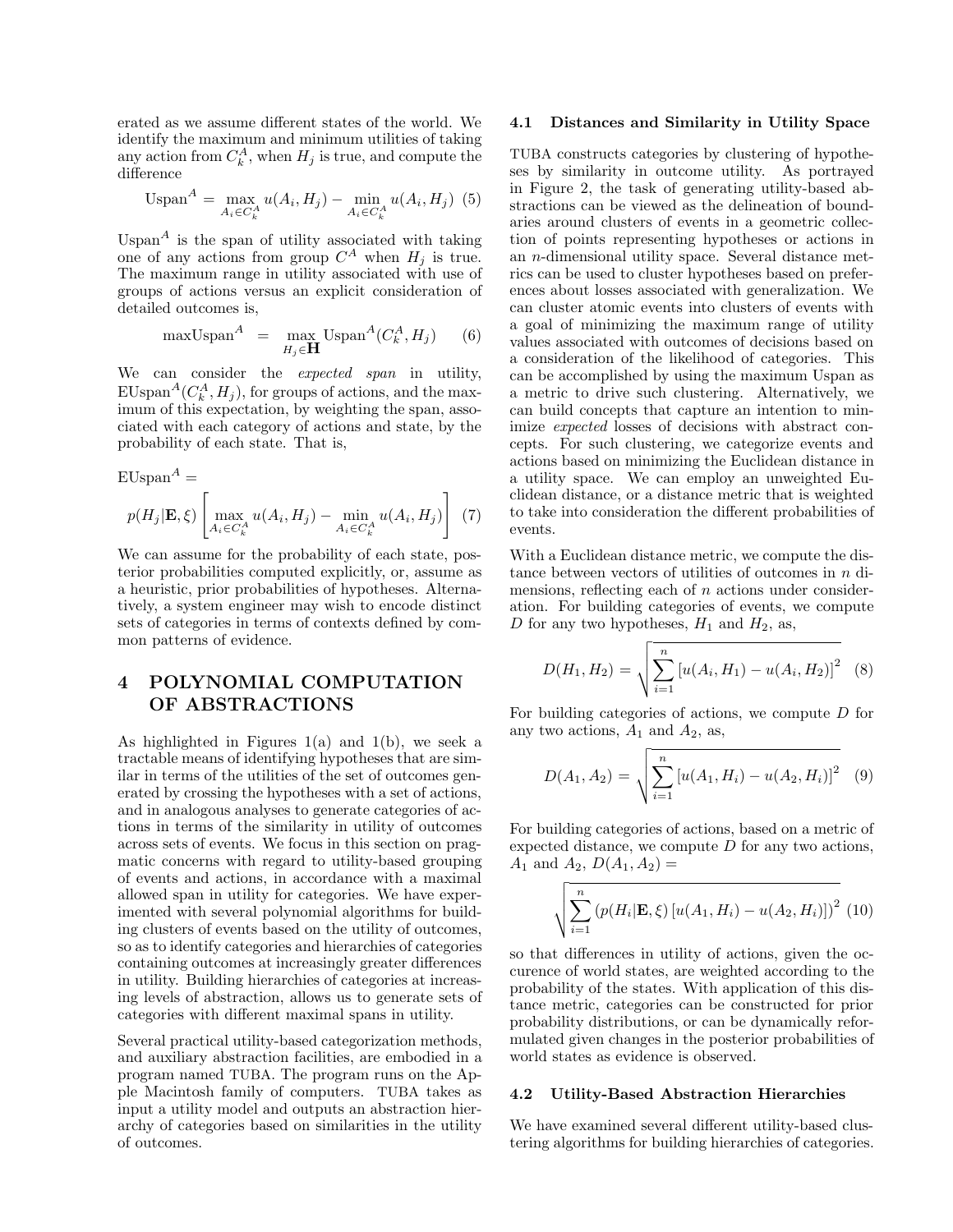

Figure 2: We construct a hierarchy of categories by clustering outcomes by similarity in a multidimensional utility-space.

The methods for building abstractions available in TUBA are adaptations of traditional clustering methods (Johnson and Wichern, 1982). The methods differ as to how distance between two groups of hypotheses is defined. Both methods start with the set of base-level, atomic hypotheses as groups. The two closest hypotheses are merged and distances between all groups are updated to reflect the merger. The merger procedure continues until all hypotheses or actions have been merged into a single group. At each merger, the distance between the two groups being merged is recorded. The complete-linkage method defines the distance between two groups as the greatest distance between any member of one group and any member of the other. For hypothesis clustering, that is

$$
D(C_1, C_2) = \max [D(H_i, H_j)] \tag{11}
$$

where  $H_i \in C_1$  and  $H_j \in C_2$ .

The single-linkage method, in contrast, takes the distance between two groups to be defined by their closest members. In practice, the complete-linkage method is generally preferable, since at each stage it minimizes the maximum cost of error based in failing to distinguish among members of the same group.

The result of hierarchical clustering based on utility is summarized graphically by an abstraction hierarchy of categories, with atomic events as leaves. Vertical lines extend upward from each group, and a horizontal line joining two vertical lines indicates a merger. The height of line indicating a merger indicates the distance between the two groups being merged.

If Uspan is used as a distance metric, the level of the hierarchy is the maximum span of utility of the groups formed by a merger. We can select a maximal level of abstraction by noting the level at which categories exceed a preferred maximum span of utility. Categories that lie just below this line are admitted; disjunctions of states formed by mergers above this cutoff represent groups in which the maximum span has been exceeded. Similarly, when complete-linkage is used, we can specify a cutoff in terms of maximum distance in n-space. The two methods are closely linked; whereas completelinkage can be viewed geometrically as mimimizing the span of a group across a Euclidean hyperspace, the use of the Uspan metric minimizes the span of a group across each individual axis in the same hyperspace.

### **4.3 Extensions of the General Approach**

We have explored several extensions of the basic utility-based approach to constructing categories of events, including the use of multiattribute utility and considering subsets of actions and hypotheses. These facilities are available in the TUBA program.

**Abstraction for Multiattribute Utility.** Preferences about outcomes may be represented as a function of several independent variables (Keeney and Raiffa, 1976; Keeney, 1977). For example, decision analysts often represent preference with an additive multiattribute model. TUBA allows the user to specify multiattribute utility models, and to explore how altering the weights of a utility model affect the classifications generated.

**Subsets of Actions and Hypotheses.** Rather than examining a distance vector of size defined by all available actions or hypotheses, we may wish to explore categories for subsets of actions or hypotheses. For example, in constructing categories in the context of a study on antibiotics, records containing detailed information about the response of diseases to therapy might be categorized solely on the basis of the utility of outcomes of antibiotic therapy, ignoring the outcomes associated with other therapy actions. TUBA allows users to specify arbitrary sets of actions, to allow for the generation of utility-based abstractions for different categories.

# **5 EXAMPLES OF UTILITY-BASED ABSTRACTION**

We shall review examples of utility-based abstractions for robot decision making and medical diagnosis created by TUBA.

### **5.1 Robot Decision Making**

Consider the problem domain of an autonomous robot developed to roam the corridors of a computer-science department in search of trash. The robot has the ability to perform four basic actions: (1) locate a socket to recharge its batteries while scanning an area for garbage, (2) meander about and record the location of trash, (3) actively gather refuse into its trashbag, and (4) beep to request assistance about the location of garbage. Engineers are faced with the task of developing visual sensors and a belief network to generate probabilities about the location of the robot. The robot's engineers initially divide the department into a set of six types of location: (1) a hallway, (2) a closet, (3) a restroom, (4) a stairwell, (5) a classroom, and (6) an office. They assess a utility model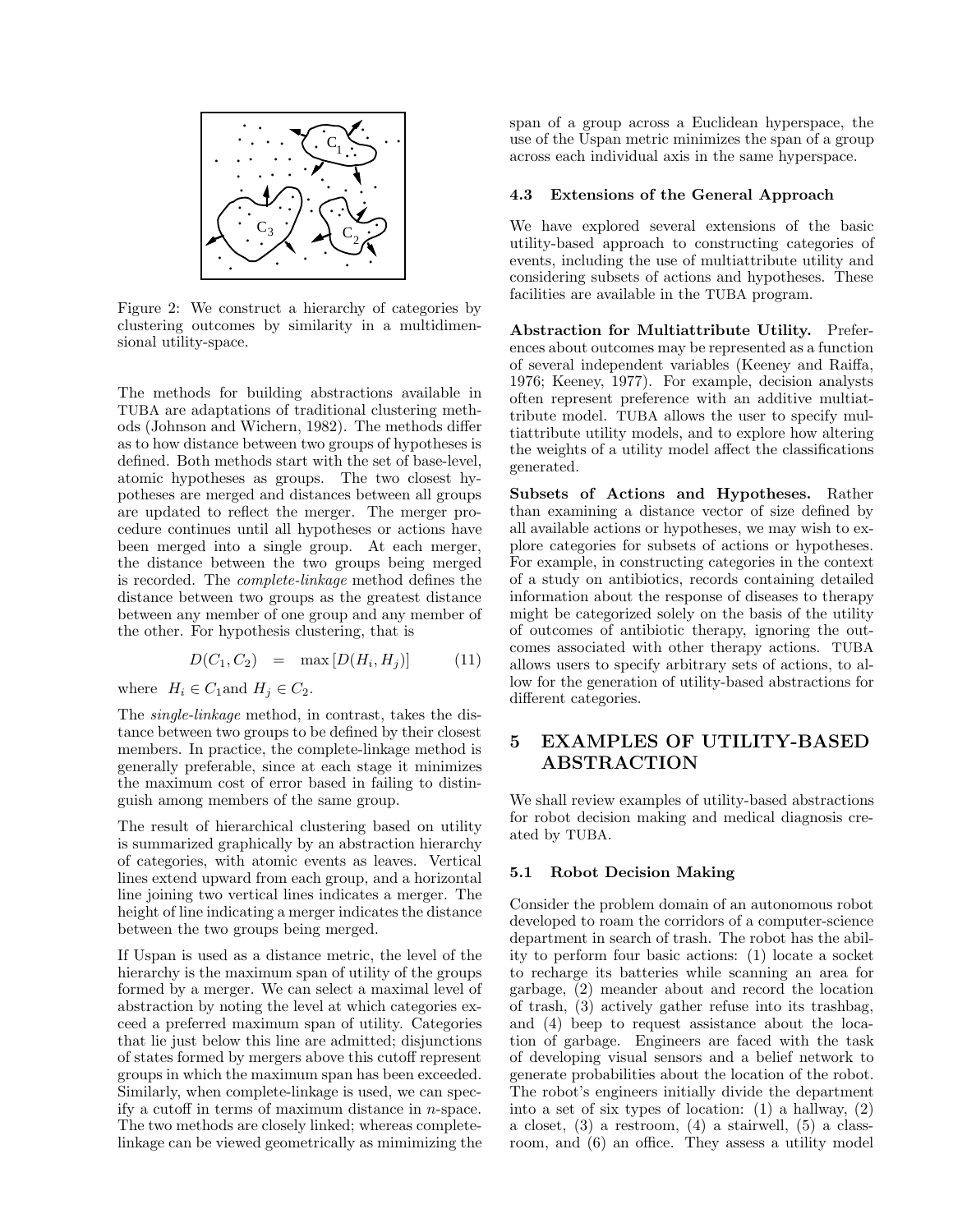| Action/Location | Hallway |           | Closet |     | Office |         | Stairwell |     | Restroom |  | Class |     |
|-----------------|---------|-----------|--------|-----|--------|---------|-----------|-----|----------|--|-------|-----|
| Charge/Scan     | $a=0.6$ | $r = 0.2$ |        | 9.8 | 0.9    | $0.6\,$ |           |     | 0.9      |  | 0.8   | 0.5 |
| Query Assist    | 0.8     | 0.8       |        |     |        |         |           | 9.4 |          |  |       |     |
| Meander/Scan    | 0.6     | $0.5\,$   |        |     |        |         |           |     |          |  |       |     |
| Gather          | 0.5     |           |        |     |        | $0.6\,$ |           |     | 0.3      |  |       | 0.5 |

Table 1: Multiple attributes of utility for a refuse-collecting robot.



Figure 3: Utility-based abstraction hierarchies generated by TUBA for reducing the complexity of sensors and decision model of a wandering robot. Different sets of abstractions are generated by changing the weightings of a multiattribute utility function. The maximum span in utility of groups of events is indicated in labels at the merger lines.

for the 24 possible outcomes  $u(A_i, H_j)$ . The designers wish to maximize the rate at which the robot collects garbage but minimize the annoyance of robot operation to people at the department. They develop an additive multiattribute utility model which weights outcomes of actions in terms of the efficiency of garbage collection and the degree to which the robot operates without distracting or annoying research staff and students. They specify a multiattribute function,  $U = Q(q) + R(r)$ , where r represents garbage collecting efficiency, and  $q$  is the degree to which the robot is quiet and unobstructive. Table 1 is believed to accurately describe preferences of the design team. Q and  $R$  are initially assigned the values of 0.1 and 0.9, respectively.

Suppose that the robot's information about its location comes from cues in its environment  $(e,q)$ , preexisting items or custom-tailored color coding of baseboards of rooms in the department). The robot's designers wish to reduce the number of cues that the robot needs to distinguish, so as to simplify visual processing algorithms and reduce hardware require-

ments. Thus, the researchers apply TUBA to analyze the complete utility model of building areas. Using the initial multiattribute weightings, the optimal classifications, based on a utility-based Euclidean distance metric and the complete-linkage algorithm, are represented by the abstraction hierarchy displayed in Figure 3(a). The maximum possible loss of utility associated with the robot misclassifying its location among locations grouped into a category is printed at the merger line defining new groups. Based on this analysis, and a decision to tolerate a predefined error in the utility, the engineers decide to consider classrooms, offices, and hallways as a single group for the purposes of the robot's sensor discrimination and reasoning apparatus.

After several weeks of allowing the robot to roam through the department, the robotics group receives a note from the departmental administrator. Apparently, the robot has been disrupting several classes and important meetings in the building. To reduce the risk of department administration developing a policy restricting the robot's autonomous roaming, the engineers decide to consider a new utility model, and to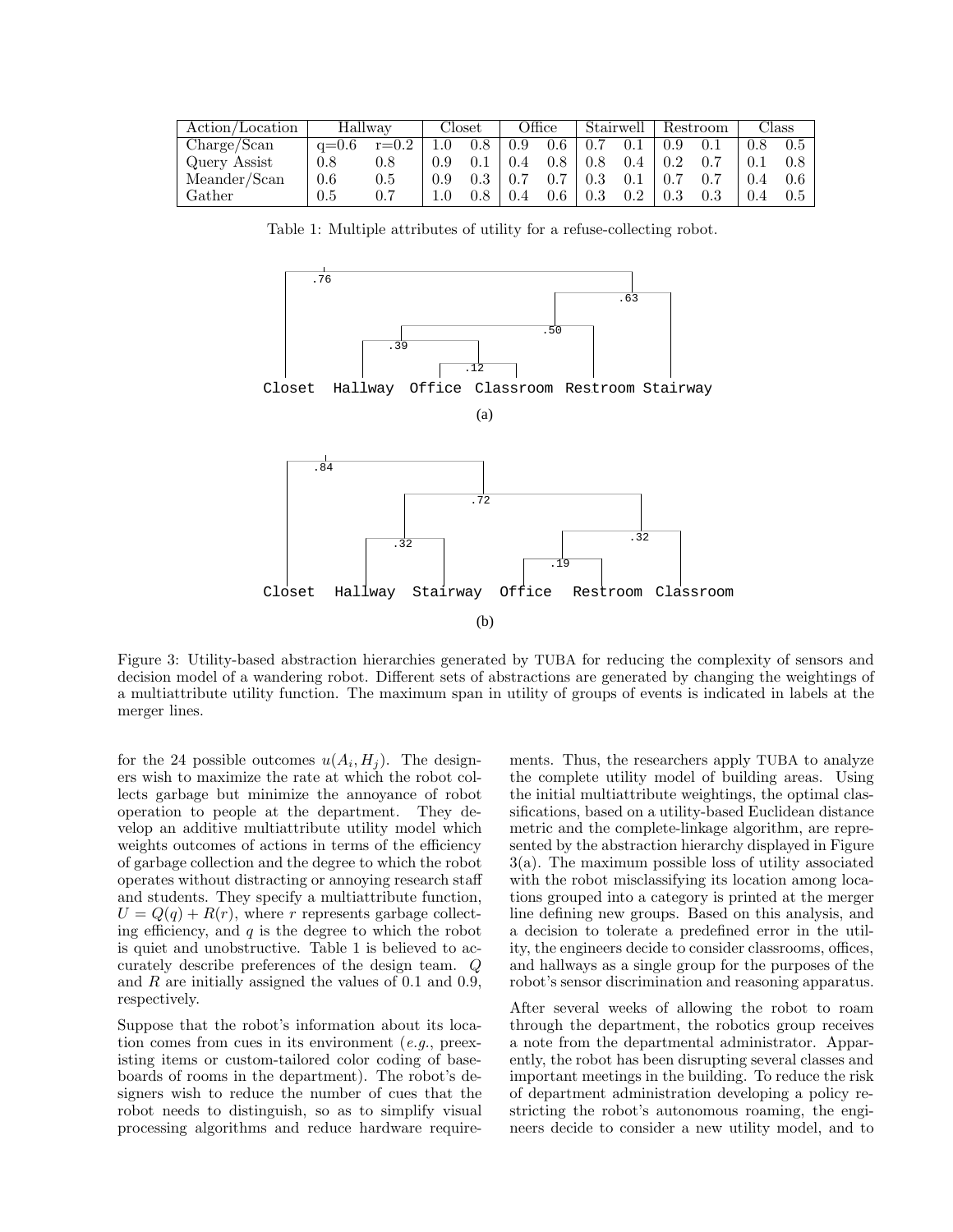redesign the reasoning system and sensor array. The revised utility model places more weight on the robot becoming less conspicuous, with  $Q = 0.9$  and  $R =$ 0.1. These new coefficients result in a revised utilitybased abstraction hierarchy displayed in Figure 3(b). The technicians now redesign the robot with sensors and uncertain reasoning apparatus for three classes of states, describing the location of the robot: officerestroom-classroom, stairway-hallway, and closet.

#### **5.2 Medical Decision Making**

We have applied utility-based abstraction to medical diagnosis and therapy problems to generate categories of therapy actions and disorders. Figure 5 displays TUBA output of an abstraction hierarchy of sets of actions generated from a detailed utility model for the diagnosis and treatment of lymph-node pathology. The utility model was developed and assessed for use in the Pathfinder pathology diagnostic system (Heckerman et al., 1992; Heckerman and Nathwani, 1992). The utility model represents preferences about 3600 outcomes. The model represents the utility of disease– treatment outcomes associated with a correct and erroneous diagnoses, where it is assumed that, should a disease be misdiagnosed and mistreated, the correct diagnosis will be made after some predefined length of time.

Utility-based categories of diseases in lymph-node pathology identified by TUBA using an unweighted Euclidean distance are displayed in Figure 4. Figure 5 demonstrates the identification of categories of therapy for lymph-node diseases by utility-based abstraction procedures. These classes of therapy include treatment for infection, Hodgkin's lymphomas, and non-Hodgkin's lymphomas. Note that, as one might expect, HIV is identified as an important distinguished entity in the disease categorization abstraction. However, it is admixed, at the same level as many other entities, in the treat as infectious-benign category in the treatment categorizations because the treatments for AIDS have relatively few side-effects and delays in treating many of the benign and infectious diseases affect patients minimally.

# **6 DECISIONS WITH ABSTRACTIONS**

The utility-based construction of categories can be used solely as a means of posing to engineers valuable and simplifying generalizations about events and actions. Utilities of outcomes defined by generalizations of base-level distinctions can be assessed directly and the resulting abstract utility models can be used in automated decision-analytic reasoning. However, it is also possible to reason about utilities and decisions in terms of the base-level distinctions.

#### **6.1 Decisions with Categories of Events**

Let us first consider decision making based on a consideration of categories of states of the world, in lieu of atomic events. The probability of a disjunction of mutually exclusive events,  $p(C_k^H | \mathbf{E}, \xi)$ , is the sum of the probabilities of its disjuncts,

$$
p(C_k^H | \mathbf{E}, \xi) = \sum_{H_i \in C_k^H} p(H_i | \mathbf{E}, \xi)
$$
 (12)

The expected utility of an action A, given the utilities assigned to actions when a disjunction is true, given a probability distribution over categories is,

$$
\mathrm{eu}(A_i) = \sum_{j=1}^n p(C_j^H | \mathbf{E}, \xi) u(A_i, C_j) \qquad (13)
$$

We select the decision  $A^*$  with the maximum expected utility, given the probability distribution over categories C, as described in Equations 1 and 2.

What point utilities should we assign to abstract outcomes  $u(A_i, C_j)$ ? If the uncertain-reasoning machinery is available we can compute directly the utility of taking an action given the truth of a category as,

$$
eu(A_i, C_k^H) = \sum_{H_j \in C_k^H} p(H_j | C_k^H, \mathbf{E}, \xi) u(A_i, H_j) (14)
$$

and can substitute the result of this calculation into Equation 14. However, given the theme of attempting to simplify multiple components of a decision model, the probabilities for each  $H_i$  may not be available. If this is the case, we can employ expectations of actions for groups based on prior probabilities, or on prototypical contexts defined by common sets of evidence. A special case of computing the expected utility of action, given a group of events, is the case where we consider all hypotheses to be equally likely, given the truth of a category. The expected utility is equivalent to taking the average of the utilities,  $\bar{u}(A_i, C_j^H)$ ,

$$
\bar{u}(A_i, C_j^H) = \sum_{H_j \in C_k^H} \frac{u(A_i, H_j)}{||C_k^H||}
$$

where  $||C_k^H||$  is the cardinality of the set of hypotheses  $C_k^H$ .

Rather than making decisions based on expectation over utilities with a predefined tolerance of error, we can employ a minimax utility-bounding approach to decision making. We seek to determine whether the minimum expected utility associated with an action dominates the maximum expected value associated with all other actions. If this is true, we know that the leading action dominates the other actions, given error associated with abstraction. That is, we store only the minimum and maximum values of  $u(A_i, C_j^H)$ and seek to identify  $A^*$  that uniquely satisfies the following,

$$
\sum_{j=1}^n p(C_j^H | \mathbf{E}, \xi) \min_{H \in C_j^H} [u(A^*, H)] \ge
$$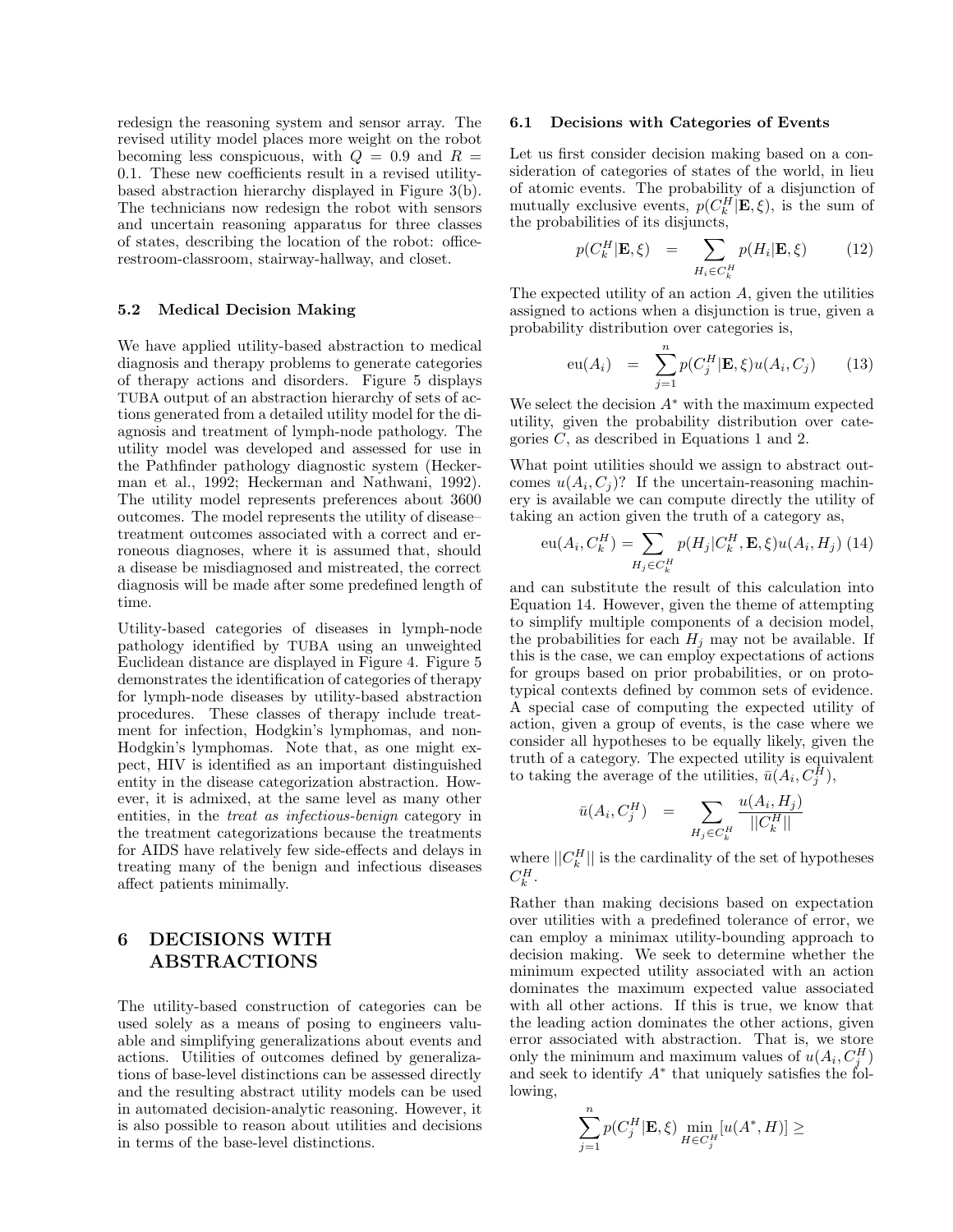

Figure 4: Disease categories generated by applying utility-based abstraction to a detailed utility model for oncology.



Figure 5: Therapy categories generated by applying utility-based abstraction to a detailed utility model for oncology.

$$
\sum_{j=1}^{n} p(C_j^H | \mathbf{E}, \xi) \max_{H \in C_j^H} [u(A, H)] \tag{15}
$$

for  $A \in \mathbf{A}$ ,  $A^* \neq A$ .

#### **6.2 Decisions with Categories of Actions**

Groups of actions in decision making differ from the consideration of groups of events in that a decision maker can take only a single action. One approach to simplifying decision models with the result of utilitybased categorization of actions is to select a single base-level action A from each category  $C_k^A$ , and to use these actions, and their associated utilities  $u(A, H_j)$ , to make decisions based on Equations 1 and 2. To minimize losses with considering a reduced set of actions, we can select, from each group of actions, that action with the highest expected utility, given an assumed probability distribution over events,  $p(H|\mathbf{E}, \xi)$ . That is, we select  $A^*$  for each  $C_k^A$ ,

$$
A^* = \arg \max_{A_i \in C_k^A} \sum_{H_j} p(H_j | \mathbf{E}, \xi) u(A_i, H_j) \tag{16}
$$

As we may not wish to continually compute these actions, based in a continually updated probability distribution, we may wish to preselect the set of actions based on the prior probability distribution over events, or on posterior probabilities for a set of contexts.

We can also employ a minimax bounding methodology to make decisions at the level of categories of action, analogous to the bounding method we described for making decisions with categories of states. We seek to determine whether the minimum expected utility associated with taking any action  $A \in C_k^A$  dominates the maximum expected utility of taking any actions that are elements of other groups of actions. We store only the minimum and maximum values of  $u(C_i^A, H_j)$ and search for an action  $C^{A*}$  such that,

$$
\sum_{j=1}^{n} p(H_j | \mathbf{E}, \xi) \min_{A \in C^{A*}} [u(C^{A*}, H_j)] \ge
$$

$$
\sum_{j=1}^{n} p(H_j | \mathbf{E}, \xi) \max_{A \in C^{A}} [u(C^{A}, H_j)] \tag{17}
$$

for  $C^A \in \mathbf{C}^{\mathbf{A}}, C^{A*} \neq C^A$ .

## **7 SUMMARY AND CONCLUSIONS**

We described a utility-based approach to generating categories, and presented examples of the application